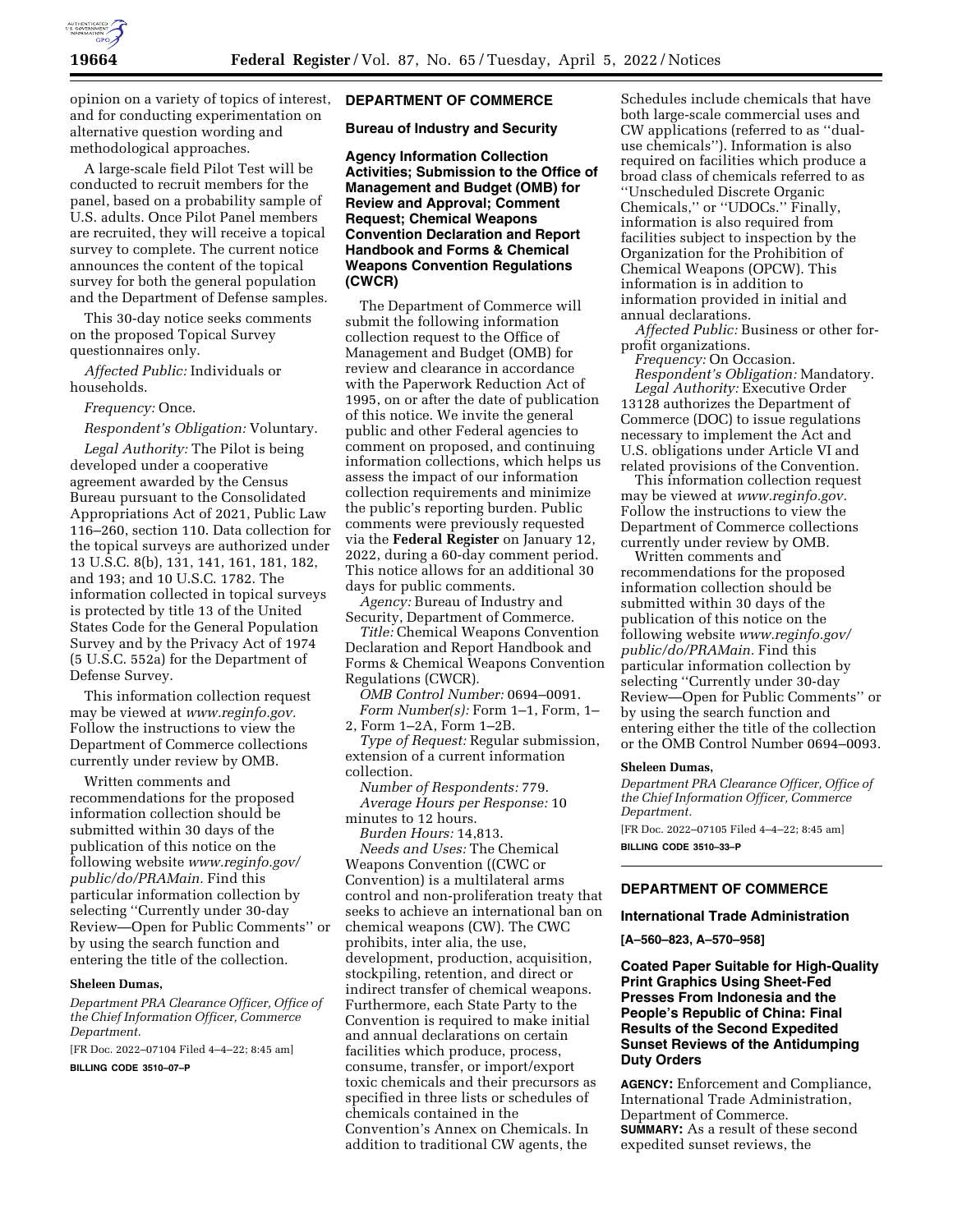Department of Commerce (Commerce) finds that revoking the antidumping duty (AD) orders on coated paper suitable for high-quality print graphics using sheet-fed presses (certain coated paper) from Indonesia and the People's Republic of China (China) would likely lead to continuation or recurrence of dumping at the levels indicated in the ''Final Results of Second Sunset Reviews'' section of this notice.

**DATES:** Applicable April 5, 2022.

**FOR FURTHER INFORMATION CONTACT:**  Benjamin A. Smith, AD/CVD Operations, Office III, Enforcement and Compliance, International Trade Administration, U.S. Department of Commerce, 1401 Constitution Avenue NW, Washington, DC 20230; telephone: (202) 482–2181.

# **SUPPLEMENTARY INFORMATION:**

### **Background**

The first and previous sunset reviews of the *Orders* 1 were initiated on October 1, 2015.2 In the final results of the first expedited review, Commerce determined that revocation of the *Orders* would likely lead to the continuation or recurrence of dumping.3

On December 1, 2021, Commerce published the notice of initiation of the second expedited sunset reviews of the *Orders,* pursuant to section 751(c) of the Tariff Act of 1930, as amended (the Act).4 Commerce received a notice of intent to participate from Verso Corporation; Sappi North America, Inc.; and United Steel, Paper and Forestry, Rubber, Manufacturing, Energy, Allied Industrial and Service Workers International Union, AFL–CIO, CLC (collectively, domestic interested parties), within the deadline specified in 19 CFR 351.218(d)(1)(i).<sup>5</sup> The

domestic interested parties claimed interested party status under section 771(9)(C) of the Act, as domestic producers engaged in the production of certain coated paper in the United States.

Commerce received a substantive response from the domestic interested parties within the 30-day deadline specified in 19 CFR 351.218(d)(3)(i).6 We received no substantive response from any other interested parties in this proceeding and no hearing was requested. As a result, pursuant to section 751(c)(3)(B) of the Act and 19 CFR 351.218(e)(1)(ii)(C)(2), Commerce conducted expedited (120-day) sunset reviews of the *Orders.* 

#### **Scope of the Orders**

The scope of the *Orders* covers certain coated paper and paperboard<sup>7</sup> in sheets suitable for high quality print graphics using sheet-fed presses; coated on one or both sides with kaolin (China or other clay), calcium carbonate, titanium dioxide, and/or other inorganic substances; with or without a binder; having a GE brightness level of 80 or higher,<sup>8</sup> weighing not more than 340 grams per square meter; whether gloss grade, satin grade, matte grade, dull grade, or any other grade of finish; whether or not surface-colored, surfacedecorated, printed (except as described below), embossed, or perforated; and irrespective of dimensions (certain coated paper).

Certain coated paper includes (a) coated free sheet paper and paperboard that meets this scope definition; (b) coated groundwood paper and paperboard produced from bleached chemi-thermo-mechanical pulp

7 ''Paperboard'' refers to certain coated paper that is heavier, thicker and more rigid than coated paper which otherwise meets the product description. In the context of certain coated paper, paperboard typically is referred to as ''cover,'' to distinguish it from ''text.''

(BCTMP) that meets this scope definition; and (c) any other coated paper and paperboard that meets this scope definition.

Certain coated paper is typically (but not exclusively) used for printing multicolored graphics for catalogues, books, magazines, envelopes, labels and wraps, greeting cards, and other commercial printing applications requiring high quality print graphics.

Specifically excluded from the scope are imports of paper and paperboard printed with final content printed text or graphics.

Imports of the subject merchandise are provided for under the following categories of the Harmonized Tariff Schedule of the United States (HTSUS): 4810.14.11, 4810.14.1900, 4810.14.2010, 4810.14.2090, 4810.14.5000, 4810.14.6000, 4810.14.70, 4810.19.1100, 4810.19.1900, 4810.19.2010, 4810.19.2090, 4810.22.1000, 4810.22.50, 4810.22.6000, 4810.22.70, 4810.29.1000, 4810.29.5000, 4810.29.6000, 4810.29.70, 4810.32, 4810.39 and 4810.92. While HTSUS subheadings are provided for convenience and customs purposes, the written description of the scope of the *Orders* is dispositive.

#### **Analysis of Comments Received**

All issues raised in these sunset reviews are addressed in the Issues and Decision Memorandum, which is hereby adopted by this notice.9 The Issues and Decision Memorandum is a public document and is on file electronically via the Enforcement and Compliance's Antidumping and Countervailing Duty Centralized Electronic Service System (ACCESS). ACCESS is available to registered users at *https:// access.trade.gov.* A list of topics discussed in the Issues and Decision Memorandum is included as an appendix to this notice. In addition, a complete version of the Issues and Decision Memorandum can be accessed directly at *https://access.trade.gov/ public/FRNoticesListLayout.aspx.* 

#### **Final Results of Second Sunset Reviews**

Pursuant to sections 751(c)(1) and 752(b) of the Act, Commerce determines that revocation of the *Orders* would be likely to lead to continuation or recurrence of dumping up to the following weighted-average dumping margins:

<sup>1</sup>*See Certain Coated Paper Suitable for High-Quality Graphics Using Sheet-Fed Presses from Indonesia: Antidumping Duty Order,* 75 FR 70205 (November 17, 2010); and *Certain Coated Paper Suitable for High-Quality Graphics Using Sheet-Fed Presses from the People's Republic of China: Amended Final Determination of Sales at Less Than Fair Value and Antidumping Order,* 75 FR 70203 (November 17, 2010) (collectively, *Orders*). 2*See Initiation of Five-Year (*''*Sunset*''*) Reviews,* 

<sup>80</sup> FR 59133 (October 1, 2015). 3*See Certain Coated Paper Suitable for High-*

*Quality Print Graphics Using Sheet-Fed Presses from Indonesia and the People's Republic of China: Final Results of Expedited First Sunset Reviews of the Antidumping Duty Orders,* 81 FR 907 (January 8, 2016).

<sup>4</sup>*See Initiation of Five-Year (Sunset) Reviews,* 86 FR 68220 (December 1, 2021).

<sup>5</sup>*See* Domestic Interested Parties' Letters, ''Five-Year ('Sunset') Review Of Antidumping Duty Order On Coated Paper Suitable for High-Quality Print Graphics Using Sheet-Fed Presses from the People's Republic Of China: Notice of Intent to Participate in Sunset Review,'' dated December 10, 2021; and ''Five-Year ('Sunset') Review Of Antidumping Duty Order On Coated Paper Suitable for High-Quality

Print Graphics Using Sheet-Fed Presses from Indonesia: Notice of Intent to Participate in Sunset Review,'' dated December 15, 2021.

<sup>6</sup>*See* Domestic Interested Parties' Letters, ''Second Five-Year ('Sunset') Review Of Antidumping Duty Order On Coated Paper Suitable for High-Quality Print Graphics Using Sheet-Fed Presses from the People's Republic Of China: Substantive Response to Notice of Initiation,'' dated January 3, 2022; and ''Second Five-Year ('Sunset') Review Of the Antidumping Order On Certain Coated Paper Suitable for High-Quality Print Graphics Using Sheet-Fed Presses from Indonesia: Substantive Response to Notice of Initiation,'' dated January 3, 2022.

<sup>8</sup>One of the key measurements of any grade of paper is brightness. Generally speaking, the brighter the paper the better the contrast between the paper and the ink. Brightness is measured using a GE Reflectance Scale, which measures the reflection of light off of a grade of paper. One is the lowest reflection, or what would be given to a totally black grade, and 100 is the brightest measured grade.

<sup>9</sup>*See* Memorandum, ''Issues and Decision Memorandum for the Second Expedited Sunset Review of the Antidumping Duty Orders on Certain Coated Paper Suitable for High-Quality Print Graphics Using Sheet-Fed Presses from Indonesia and the People's Republic of China,'' dated concurrently with, and hereby adopted by, this notice.